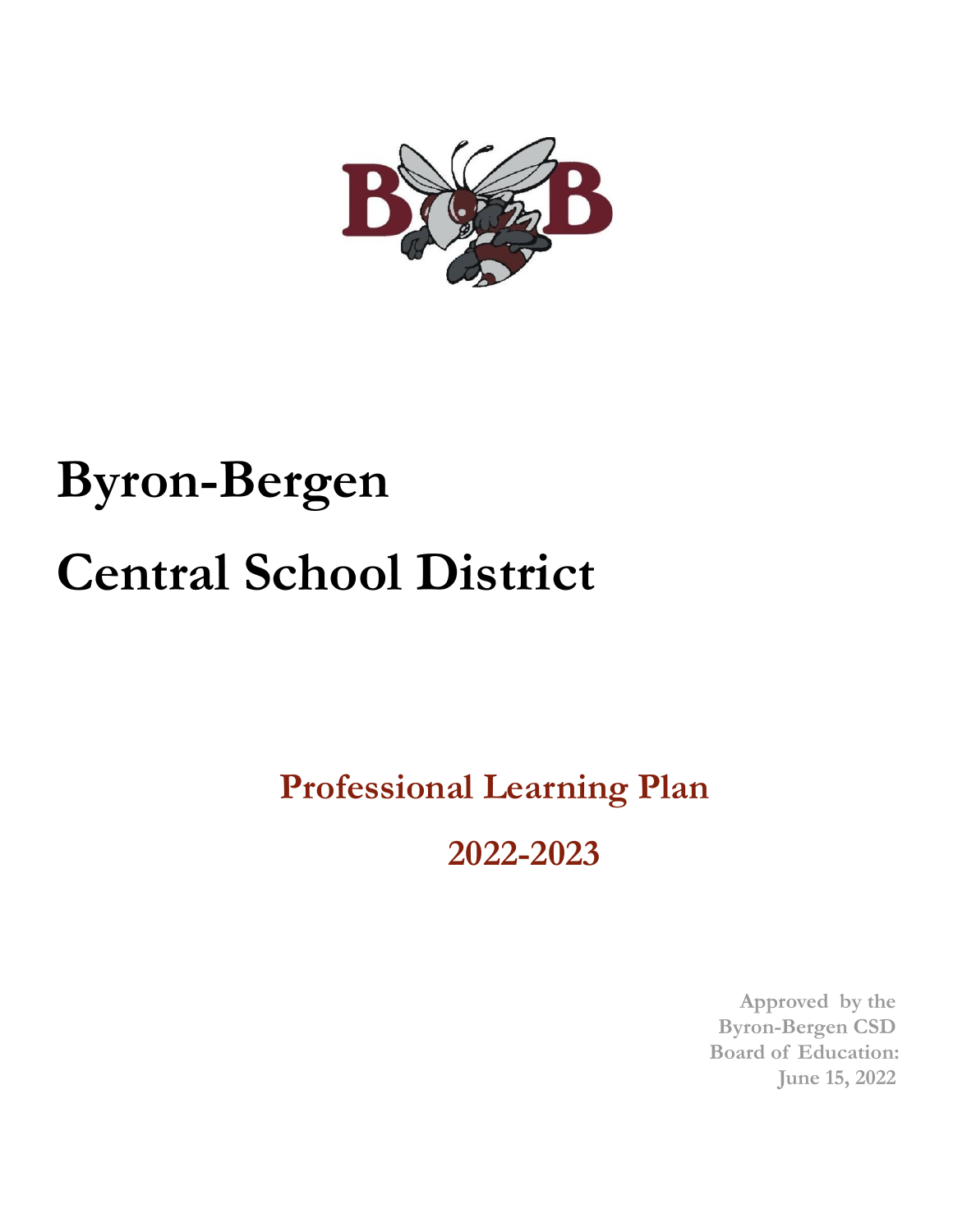#### **Byron-Bergen Central School District Contact Information:**

| <b>BEDS</b> Code: | $18-07-01-04-0000$                     |
|-------------------|----------------------------------------|
| Superintendent:   | Mr. Patrick McGee                      |
| Address:          | 6917 West Bergen Road Bergen, NY 14416 |
| Telephone:        | $(585)$ 494-1220                       |
| Fax:              | (585) 494-2613                         |

#### **This plan was developed by the Byron-Bergen Professional Development Committee:**

Ken Gropp, Teacher, BBFA President and Teacher Jennifer Back, Teacher/Technology Coordinator Elizabeth Overhoff, Teacher Kelly Stephen, Teacher Debbie Slocum, Teacher/Instructional Coach Diana Walther, Teacher/Instructional Coach Nicholas Muhlenkamp, Teacher Dianne Crea-Powers, Speech Pathologist Jeanne Rivera, Teacher Kerri Smith, Teacher Megan Wahl, Teacher/SEL Coordinator Betsy Brown, Director of Instructional Services Ashley John Grillo, Junior/Senior High School Principal Brian Meister, Elementary School Principal Patrick McGee, Superintendent

Advisory Members: Katie Kearcher, Parent Representative Betsy Brown, Higher Education Representative

This plan was reviewed and updated on June 2, 2022 by the Professional Development Committee.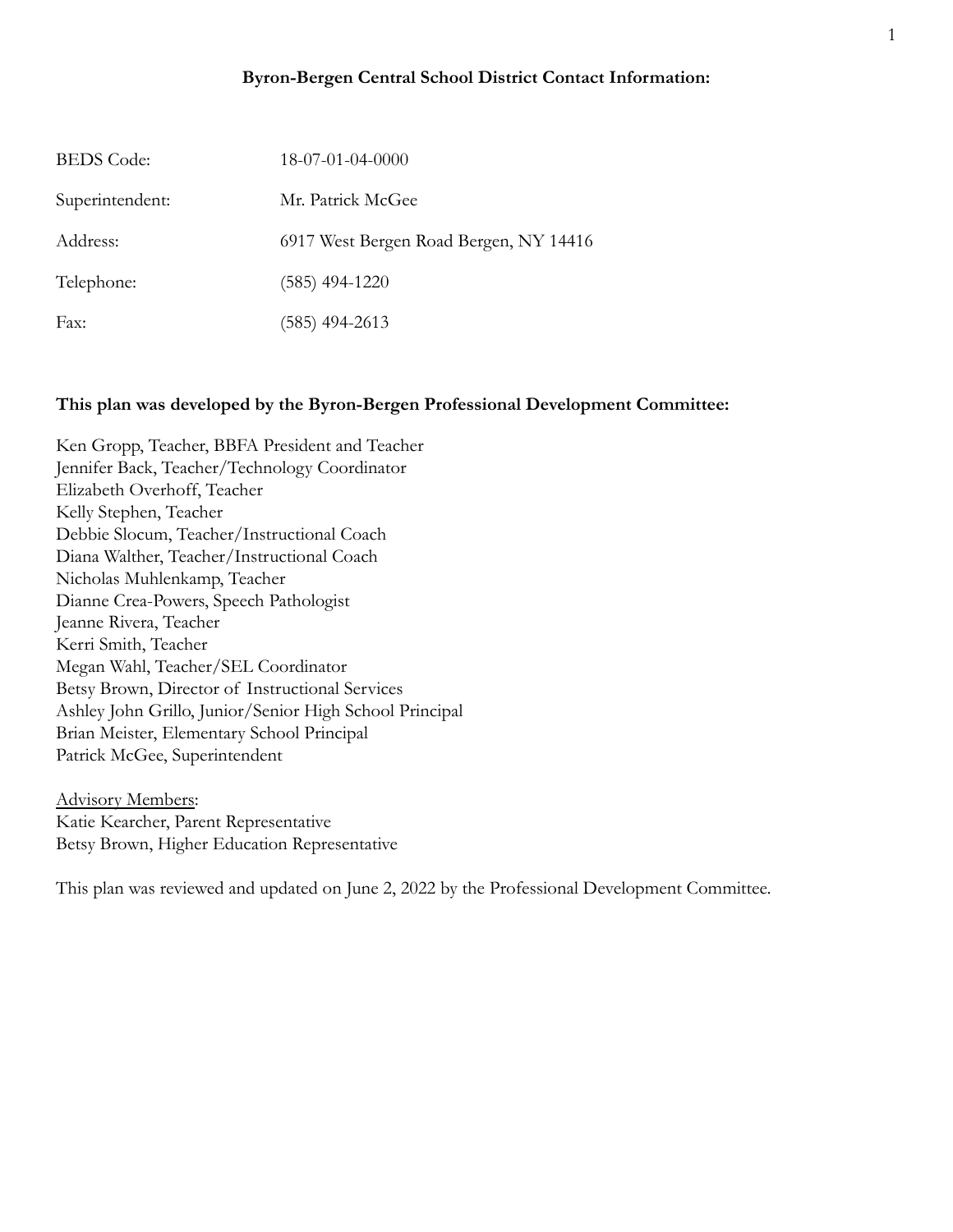# Table of Contents

| Purpose of the Professional Learning Plan                               |                |
|-------------------------------------------------------------------------|----------------|
| Professional Learning Standards                                         | $\overline{4}$ |
| Professional Learning Plan Review Process                               | 5              |
| Methods of Delivery and Annual Time Devoted to Professional Development | 6              |
| Goal 1: Curriculum Development and Review                               | 7              |
| Goal 2: Teaching and Learning Practices                                 | 8              |
| Goal 3: New Teacher and Administrator Mentor Program                    | 9              |
| Goal 4: Safe Schools                                                    | 10             |
| Appendix                                                                | 11             |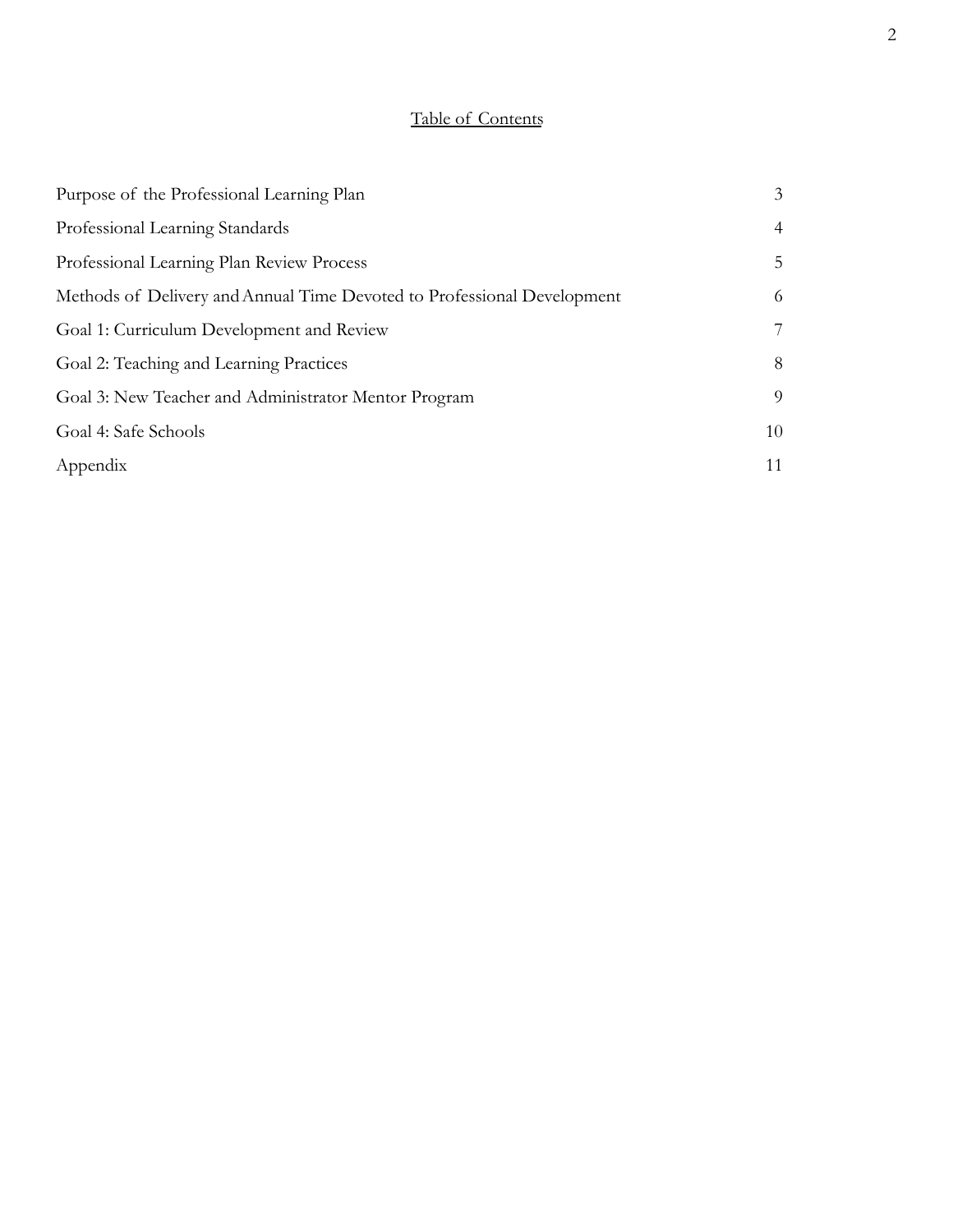# <span id="page-3-0"></span>**Purpose of the Professional Learning Plan**

This plan meets the requirements of the part 100.2 (dd) Regulations of the State of New York. The purpose of this plan is to improve student outcomes through ongoing professional development opportunities for the Byron-Bergen Learning Community. This community includes students, faculty (including long-term substitutes), staff, and administration. These learning opportunities will be connected to the overall mission and vision of Byron-Bergen Central School District.

The Professional Learning Plan (PLP) describes the process by which the Byron-Bergen school district will plan, facilitate, and review professional learning opportunities for its teachers, long-term substitutes, staff and administrators that allows these professional certificate holders to maintain their certificates in good standing. The Professional Learning Plan shall follow the guidelines set forth by New York State Commisioner of Education and be aligned with the NYS standards for High Quality Professional Development (Appendix A)



### **Our Mission**

# **District Goals**

#### **The Byron-Bergen learning community will...**

- Provide a school environment that is proactive in maintaining an individual's physical and emotional safety.
- Produce graduates who are responsible, well-rounded, goal-oriented life-long learners who are prepared for the future. The District will ensure high learning standards by utilizing researched-based curriculum and instructional strategies to create opportunities for all students to become college and career ready.
- Provide ongoing professional development for District staff, administration and the Board of Education in an effort to promote high-quality educational opportunities.
- Promote cost effectiveness by developing a transparent budget that provides a quality education in a fiscally responsible manner that is accomplished through multi-year planning. Continue to explore opportunities to sustain a viable district through collaboration and shared services, as well as revenue generating opportunities.
- Provide quality buildings, infrastructure and facilities that are well maintained and efficient.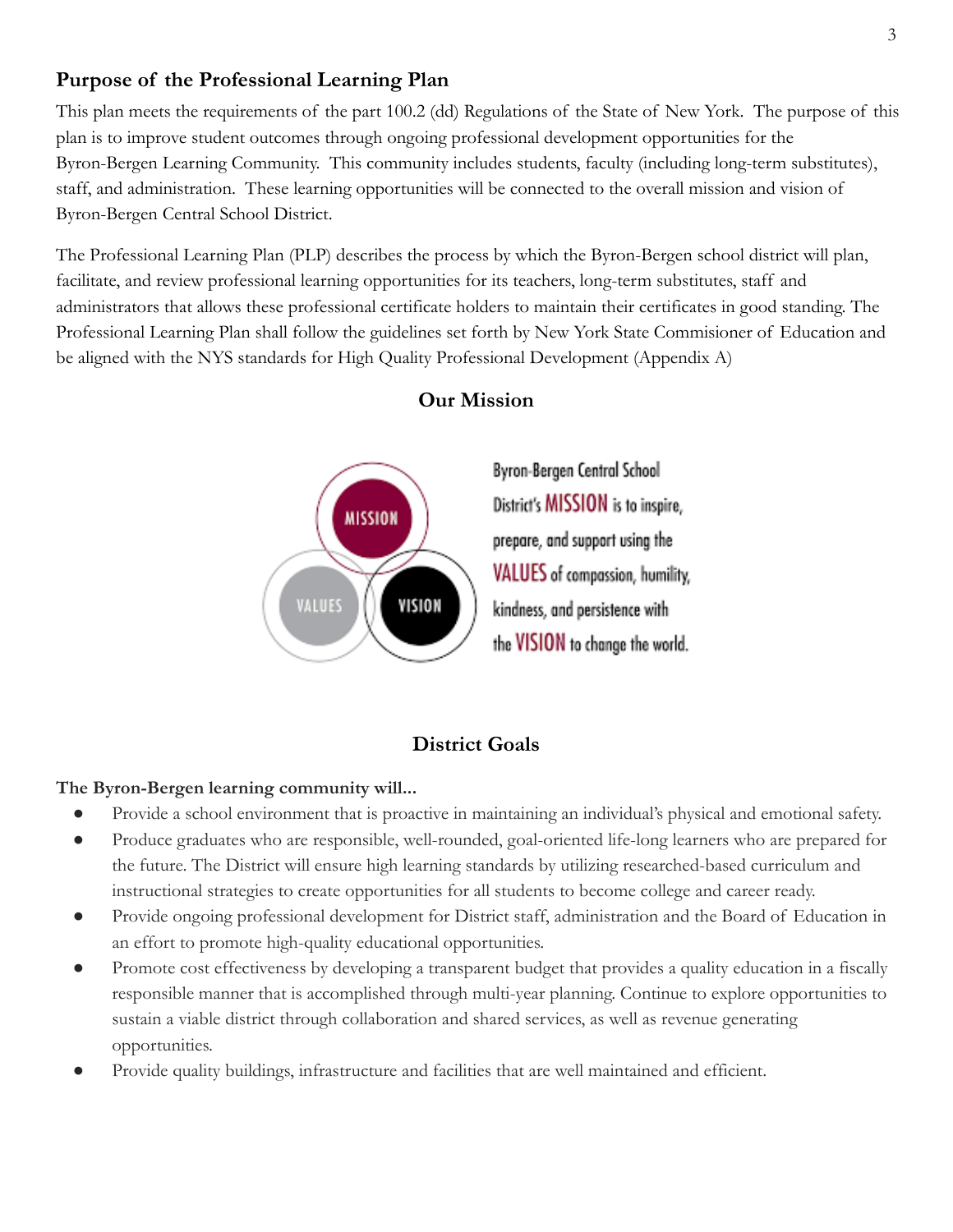Anchored in the mission and goals of the learning community, Byron-Bergen Central School District believe the following tenets are important to guide decision making around professional learning offerings as well as those providing or facilitating the learning:

- Successful professional learning is supported through a continuous improvement process and reinforced through coaching, learning communities (i.e. grade level and content focused teams), and information repositories that are accessible by all faculty.
- Professional development needs to be student centered and continuous to maximize the integration of the new learning into practice.
- Taking students' needs into account when deciding on professional learning offerings ensure that our professional staff are able to best meet student needs.
- Effective classroom pedagogical practices are the primary focus of professional learning offerings.
- Understanding how technology can be useful to enhance pedagogy practice is more important than the act of mastering instructional technology.
- Learning resources that are shared online and accessible by all faculty can further professional learning and knowledge creation.

# **Professional Learning Standards**

In accordance with the National Staff Development Council's standards for professional development, the Byron-Bergen Central School District believes that high-quality professional development demonstrates the following characteristics:

- It is substantial and continuous.
- It leads to growth in teacher effectiveness and increased student achievement.
- It enables teachers to be reflective.
- It provides opportunities for collaboration and team building.
- It is delivered in a flexible manner in order to best meet the needs of individual teachers or teams of teachers.
- It is relevant to the needs of teachers and students as indicated by performance data and quality indicators (data-driven).

In addition to national standards, Byron-Bergen Central School District aligns its professional learning to New York State's standards and attributes that contribute to high quality professional learning (Also found in Appendix A):

- 1. **Designing Professional Development:** Professional development design is based on data; is derived from the experience, expertise and needs of the recipients; reflects best practices in sustained job-embedded learning; and incorporates knowledge of how adults learn.
- 2. **Content Knowledge and Quality Teaching:** Professional development expands educators' content knowledge and the knowledge and skills necessary to provide developmentally appropriate instructional strategies and assess student progress.
- 3. **Research-based Professional Learning:** Professional development is research-based and provides educators with opportunities to analyze, apply and engage in research.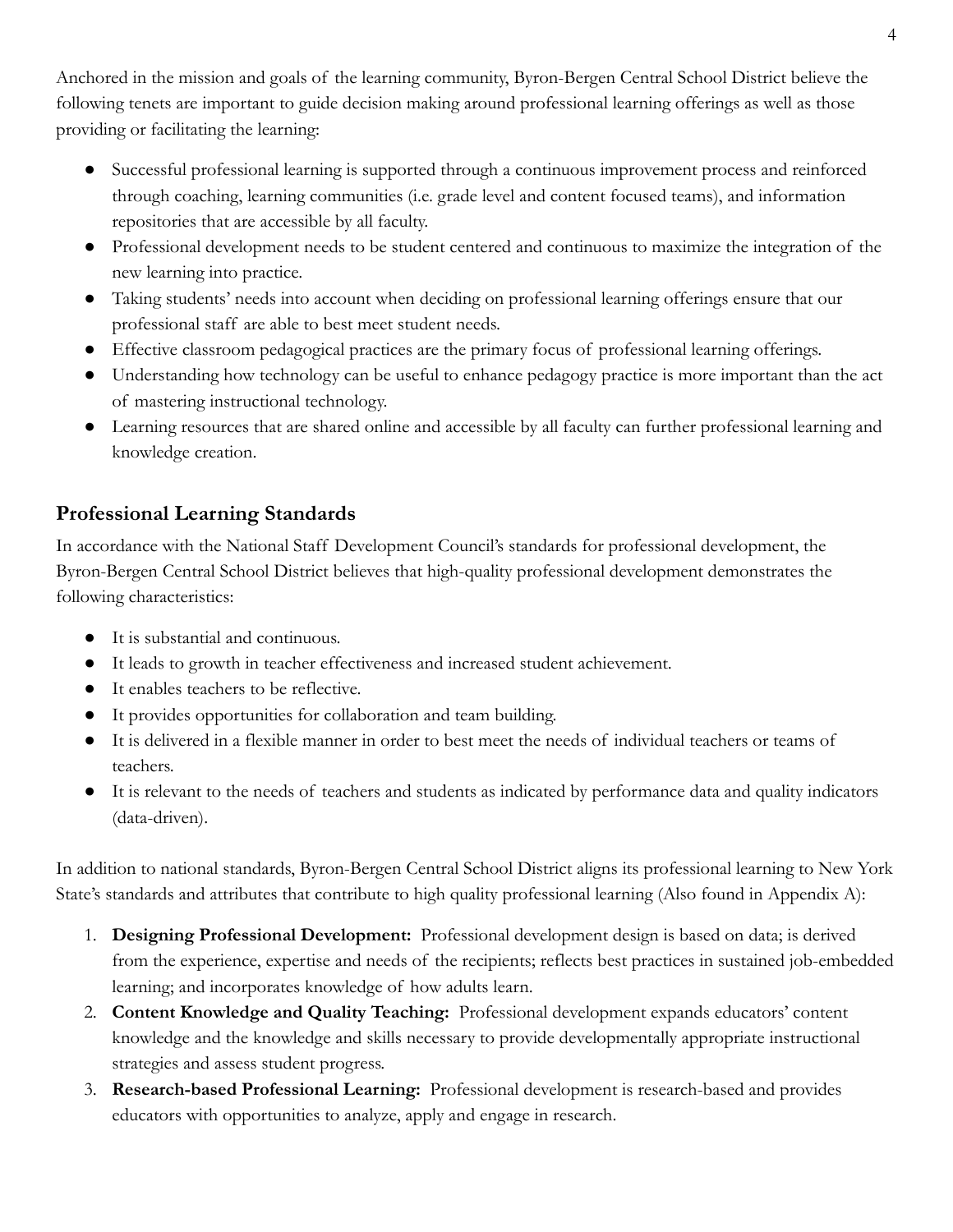- 4. **Collaboration:** Professional development ensures that educators have the knowledge, skill and opportunity to collaborate in a respectful and trusting environment.
- 5. **Diverse Learning:** Professional development ensures that educators have the knowledge and skills to meet the diverse learning needs of all students.
- 6. **Student Learning Environments:** Professional development ensures that educators are able to create a safe, secure, supportive, and equitable learning environments for all students.
- 7. **Parent, Family and Community Engagement:** Professional development ensures that educators have the knowledge, skill, and opportunity to engage and collaborate with parents, families, and other community members as active partners in children's education.
- 8. **Data-driven Professional Practice:** Professional development uses disaggregated student data and other evidence of student learning to determine professional development learning needs and priorities, to monitor student progress, and help sustain continuous professional growth.
- 9. **Technology:** Professional development promotes technological literacy and facilitates the effective use of all appropriate technology.
- 10. **Evaluation:** Professional development is evaluated using multiple sources of information to assess its effectiveness in improving professional practice and student learning.

# <span id="page-5-0"></span>**Professional Learning Plan Review Process**

In an effort to measure the plan's effectiveness, the following methods will be utilized during the timeframe of the plan:

- Annual PD survey provided to professional staff
- Post session surveys provided to participants
- Quarterly PD team meetings to evaluate future PD offerings

Student achievement data and teacher input will be used to identify student learning needs and plan for professional development. The following data sources will be used:

- Regents' Passing Rate on the following exams:
	- Global
	- US History and Government
	- ELA
	- Algebra
	- Earth Science
- Grades 3-8 ELA and Math Assessments
- Grades 4 and 8 Science Assessments
- Common Grade Level/Subject Assessments (Benchmark Assessments)
- Observation Data
- Coaching Cycle Observation and Data
- Technology Surveys and Implementation Plans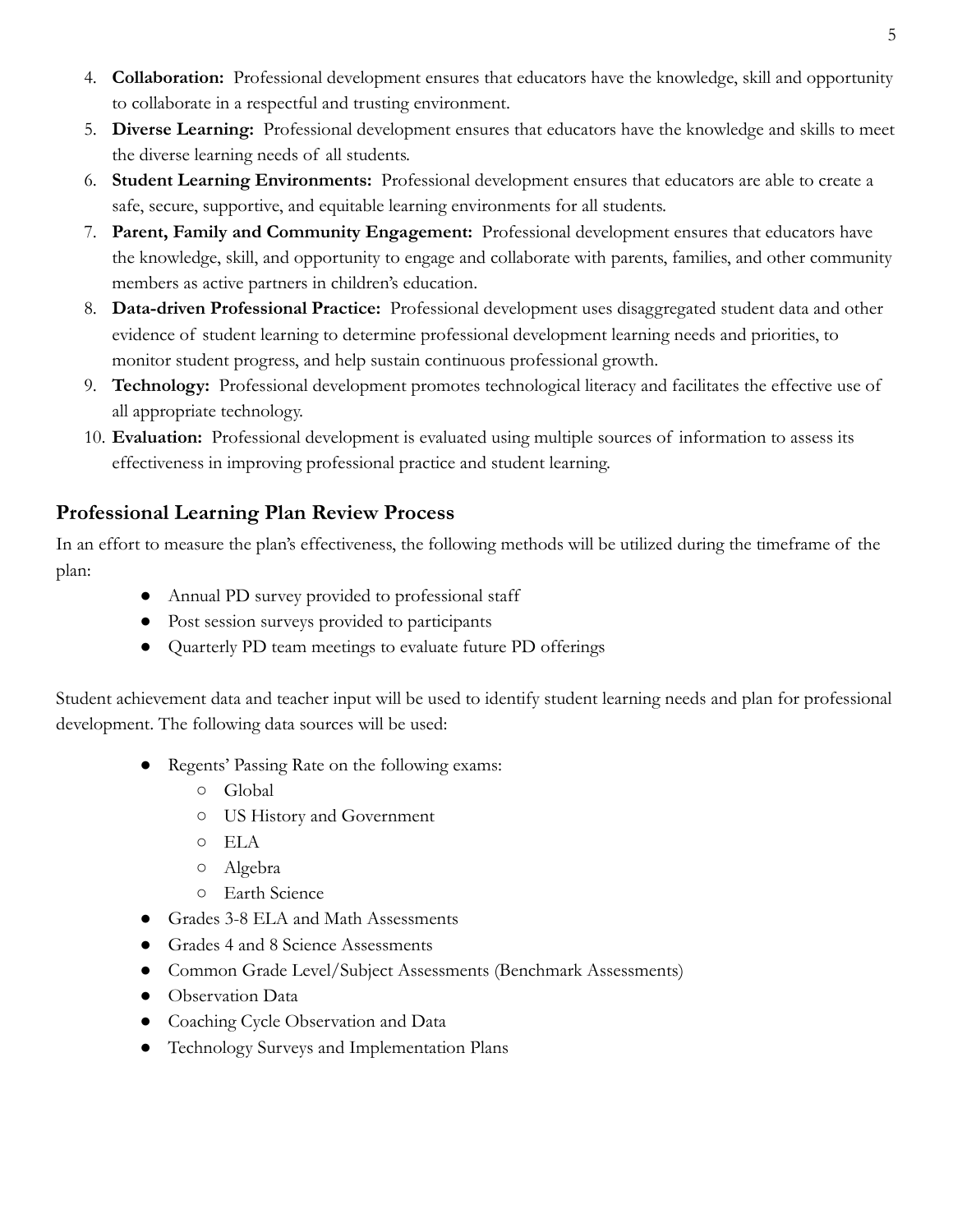This data will serve as a touchstone for the team to reflect on. The District's professional development team will work collaboratively with faculty and administration to analyze all data sources for common themes and patterns which will guide professional learning opportunities.

# <span id="page-6-0"></span>**Methods of Delivery and Annual Time Devoted to Professional Development**

All teachers have opportunities to participate in various professional development activities, which include but are not limited to: coaching, conferences, workshops, summer curriculum work, summer workshops, and faculty/department/grade level meetings.

All teachers will participate in four Superintendent Conference Days each year. Three of these days are planned jointly by the Byron-Bergen Faculty Association and the District through the Professional Development Team. Faculty meetings throughout the year will be utilized to continue the work started on conference days to allow teachers opportunities to continue to learn, reflect on their practice, and share with their peers as well as gather ideas for further implementation in their instruction.

Each grade level and/or department will devote time to continuing the work begun during conference days (i.e. curriculum development, honing instructional practices, etc.) and moving forward with grade level/department goals.

Additional professional development may be provided by the following: Genesee Valley Educational Partnership (BOCES) regional workshops, BOCES (Mid-West Joint Management Team (JMT), Regional Information Center (RIC), Mid-West Regional Bilingual Resource Network (RBERN), Mid-West Regional Partnership Center (RPC), Teacher Centers, and other [NYS approved CTLE provider.](http://www.highered.nysed.gov/tcert/resteachers/ctlesponsors.html)

All professional development hours are documented by the teacher/administrator. Byron-Bergen Central School District will maintain attendance records and hours documentation for all "in-house" professional development provided.

# **CR Part 154 Professional Development Waiver**

According to CR Section 154-2.3(k) districts may "seek permission from the Commissioner on an annual basis for an exemption from the professional development requirements" and such request must include evidence that: "All teachers, level III teaching assistants, and administrators receive training sufficient to meet the needs of the district's or BOCES' ELLs, in language acquisition, including a focus on best practices for co-teaching strategies and integrating language and content instruction for ELLs" and that "All Bilingual and English to Speakers of Other Languages (ESOL) certified teachers receive training, sufficient to meet the needs of the district's ELLs, in language acquisition in alignment with core content area instruction, including a focus on best practices for co-teaching strategies and integrating language and content instruction for ELLs."

Each year, Byron Bergen Central School will use BEDs data to determine if the student population has fewer than thirty (30) ELLs enrolled or in which ELLs make up less than five percent (5%) of the district's total student population. The Professional Development Waiver [online](https://forms.office.com/Pages/ResponsePage.aspx?id=6BbvFeBMw0-S4mp6bI52XhzNxVUvjbZImYfHcnATVCtUM0ZYT0dZUTc1Sk5YT1I1WTg3V1JGODJROCQlQCN0PWcu) form will be completed. This waiver does not exempt Byron-Bergen from providing professional development sufficient to meet the needs of its ELLs. It exempts teachers from the minimum number of professional development hours required by CR Part 154.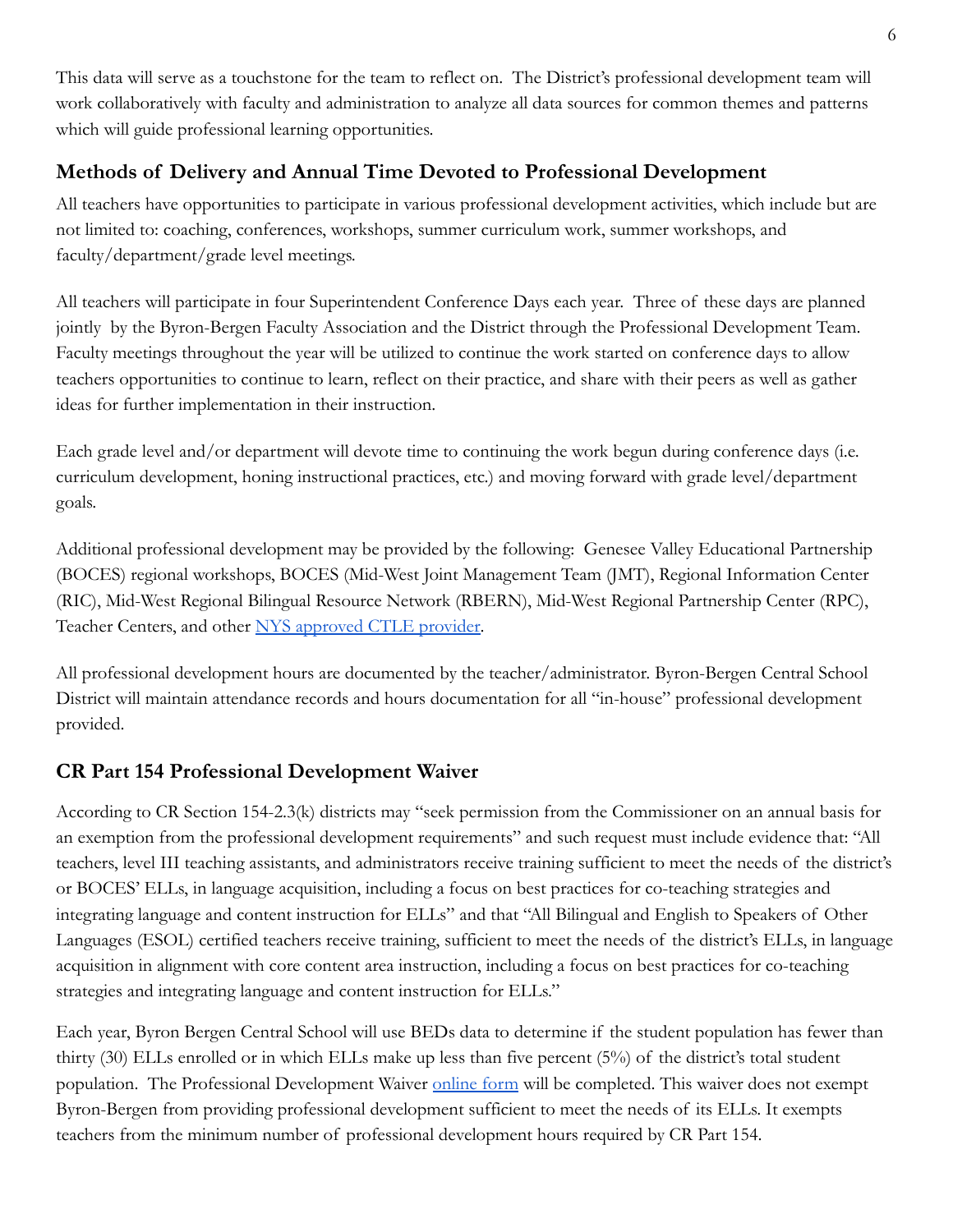# **Goal 1: Curriculum Development and Review**

Create professional development opportunities that will allow the Byron-Bergen faculty to develop and maintain local curriculum based on national and state standards. A comprehensive local curriculum will include content standards, SEL education, technology integration, interdisciplinary connections, and assessment of learning.

- Revisit and continue the process of prioritizing and unpacking the New York State standards.
- Revisit and continue the process of creating a viable local curriculum in all subject areas.

| <b>Strategies</b>                                                                                         | Evidence                                                           |
|-----------------------------------------------------------------------------------------------------------|--------------------------------------------------------------------|
| Provide training regarding prioritizing and unpacking                                                     | Agendas of meetings                                                |
| standards for new teachers and faculty in need.                                                           | Professional Learning Registrations                                |
|                                                                                                           | Curriculum Templates/documents                                     |
| Provide opportunities and time to vertically align<br>standards and skills among grade level/departments. | Curriculum Maps                                                    |
|                                                                                                           | Scopes and Sequences                                               |
| Provide opportunities and time to create and refine<br>curriculum maps.                                   | Cloud-based collection of curriculum maps and digital<br>resources |
|                                                                                                           | Creating TOSA, Grade Level Leaders, and Content                    |
| Faculty will be able to locate curriculum documents on<br>the shared platform.                            | Leader Positions to support the work                               |
| Curriculum maps will follow a consistent format<br>district wide.                                         |                                                                    |

#### **NYS Standards Addressed:**

- Standard 2: Content Knowledge and Quality Teaching
- Standard 3: Research-based Professional Learning
- Standard 4: Collaboration
- Standard 5: Diverse Learning
- Standard 6: Student Learning Environments
- Standard 8: Data-Driven Professional Practice
- Standard 9: Technology
- <span id="page-7-0"></span>Standard 10: Evaluation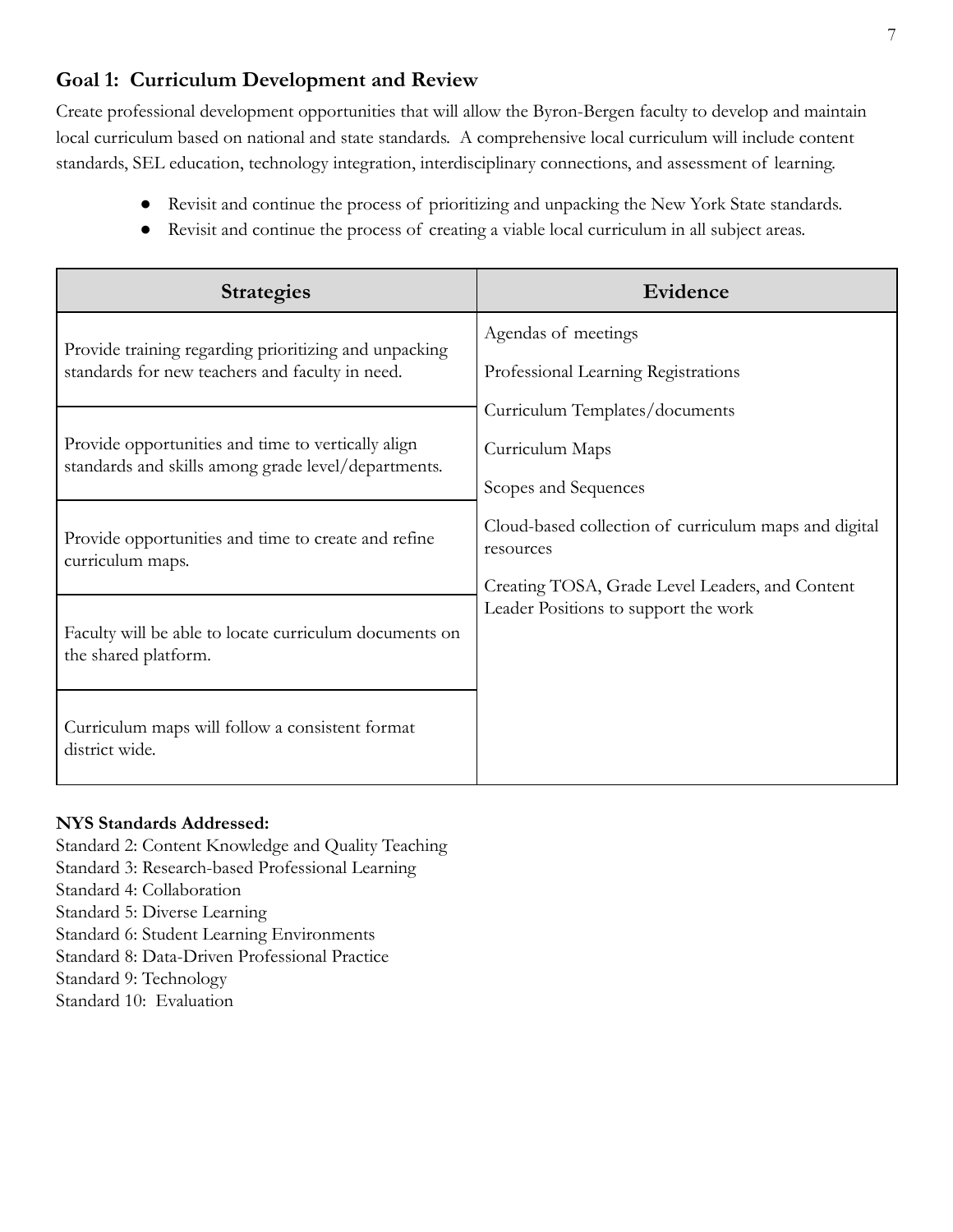# **Goal 2: Teaching and Learning Practices**

Facilitate ongoing professional development around research based practices of teaching and learning. This will include the effective integration of technology as outlined by the **BBCSD** Instructional Technology Plan. The Professional Development Team will develop professional learning opportunities on Superintendent Conference Days for faculty that target best practices for teaching and learning. Focus areas for this goal will include:

- Instructional Strategies
- Differentiation of Instruction and Teaching Models
- Data Driven Instruction
- Technology Integration

| <b>Strategies</b>                                                                                                                                                         | Evidence                                                                                                                                                                                                                                                                   |
|---------------------------------------------------------------------------------------------------------------------------------------------------------------------------|----------------------------------------------------------------------------------------------------------------------------------------------------------------------------------------------------------------------------------------------------------------------------|
| Provide ongoing learning opportunities around teacher<br>clarity, student engagement, and student independence<br>using research from Fisher, Frey, Marzano, Hattie, etc. | Professional learning course registration<br>Meeting agendas and notes<br>APPR post conferences and Coaching Reflection<br>Teachers earn CTLE hours for participating in<br>Superintendent Conference Days and faculty meetings.                                           |
| Expand professional literature resources within each<br>building (including library and faculty's personal<br>collections).                                               | Library Catalog System<br>Purchase Orders<br><b>Book Talks/Book Clubs</b>                                                                                                                                                                                                  |
| Instructional coaching cycles used for individualized<br>professional growth.                                                                                             | Video recorded lessons submitted to coaches and<br>administrators<br>Percentage of professional staff participating in<br>instructional coaching<br>Teachers earn CTLE hours for participating in<br><b>Instructional Coaching Cycles</b><br>Teacher Reflection/Data forms |
| All staff will participate in ongoing Professional<br>Development to better utilize technology to fulfill their<br>professional duties                                    | Identify needs using surveys and technology<br>coordinator observations.<br>Use faculty (teacher experts) to facilitate training in<br>house to teach best practices with instructional<br>technology in the classroom.                                                    |

#### **NYS Standards Addressed:**

- Standard 1: Designing Professional Development
- Standard 2: Content Knowledge and Quality Teaching
- Standard 3: Research-based Professional Learning
- Standard 4: Collaboration
- Standard 5: Diverse Learning
- Standard 6: Student Learning Environments
- Standard 8: Data-Driven Professional Practice
- Standard 9: Technology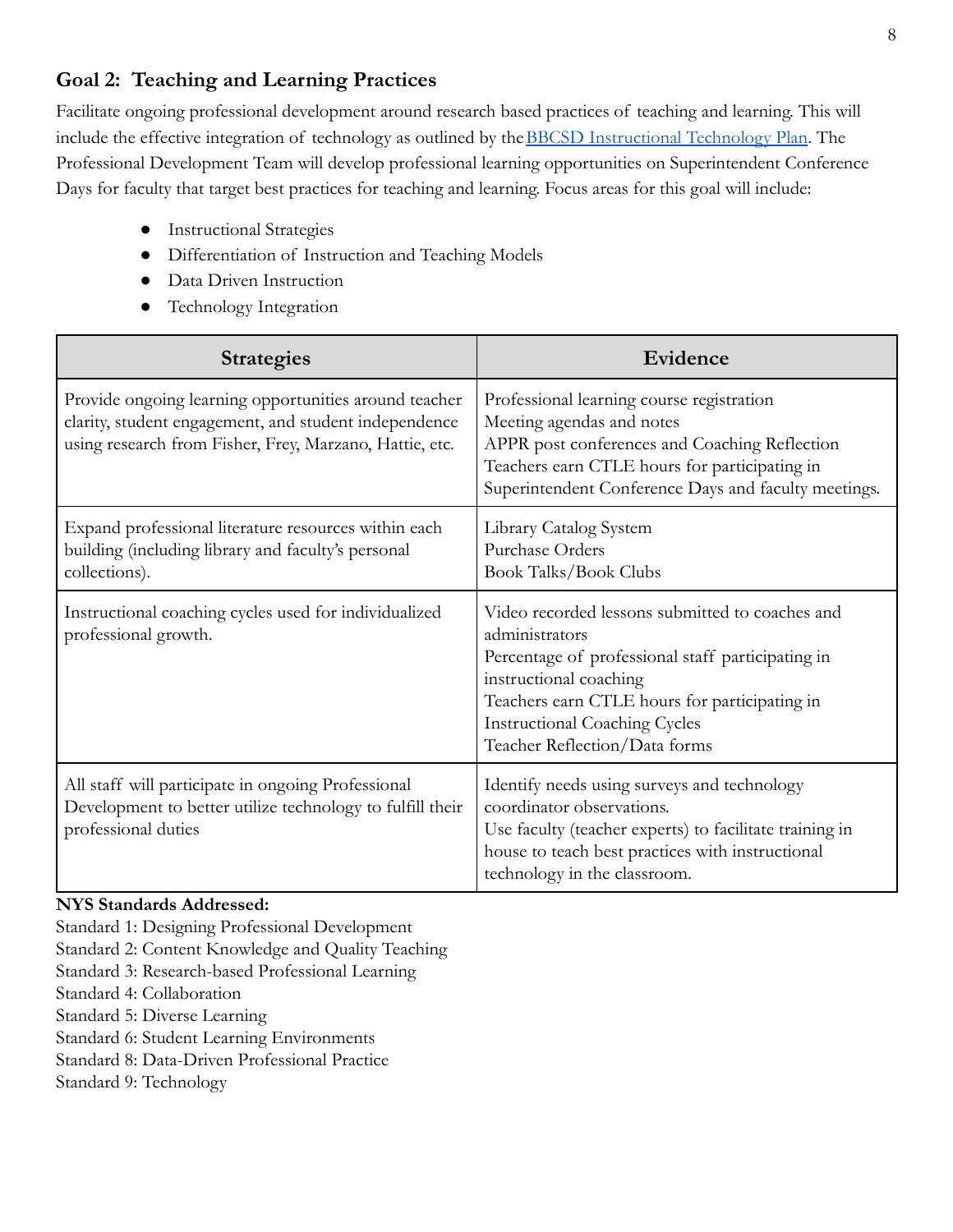# **Goal 3: New Teacher and Administrator Mentor Program**

The Byron-Bergen Central School District is a professional learning community that believes all educators are continuously growing and developing their craft. The District believes in the importance of providing support for new educators through a mentoring process where experienced teachers will provide assistance to new teachers to help ensure their success. Comprehensive details are outlined in the Byron-Bergen Mentor Handbook [\(LINK](https://drive.google.com/file/d/1WZchKr3NhqfX6kqt41NB28zgFdAtkyy9/view?usp=sharing)).

#### **Objectives of the Mentor Teacher and Administrator Program:**

- Provide support for new teachers and administrators to the district;
- Provide an opportunity for goal setting and development;
- Promote professional growth;
- Provide an opportunity for reflection on practices;
- Assist teachers in developing new strategies;
- Communicate district information and expectations; and
- Facilitate collegial relationships among staff.

# **Mentor Program Outline**

|                             | Year 1                                                                                                                              | Year <sub>2</sub>                                                                                                                   |
|-----------------------------|-------------------------------------------------------------------------------------------------------------------------------------|-------------------------------------------------------------------------------------------------------------------------------------|
| New Teacher<br>Orientation  | 2 days prior to the start of the school year planned<br>by the district.                                                            | 2 days prior to the start of the school year<br>(1 district planned day and 1 additional day worked<br>any time during the summer)  |
| Goal Setting with<br>Mentor | 2 goals - one per semester<br>(focus on domains 2 and 3 from Danielson)                                                             | 1 goal for the year<br>(may focus on any domain from Danielson)                                                                     |
| Mentor<br>Observation       | Mentor observes Mentee:<br>2 times per school year (one may be video)                                                               | Mentor observes Mentee:<br>2 times per school year (one may be video)                                                               |
| Mentee<br>Observation       | Mentee observes Mentor or other Teacher:<br>2 times per school year                                                                 | Mentee observes Mentor or other Teacher:<br>1 time per school year                                                                  |
| Formal Meetings             | 4 times per school year (once quarterly)                                                                                            | 2 times per school year (once per semester)                                                                                         |
| Professional<br>Development | Mentees will receive instructional coaching PD and<br>New Teacher Check Ins with Administration and<br><b>Instructional Coaches</b> | Mentees will receive instructional coaching PD and<br>New Teacher Check Ins with Administration and<br><b>Instructional Coaches</b> |
|                             | Mentors will participate in a yearly professional<br>Development session focused on mentoring skills.                               | Mentors will participate in a yearly professional<br>Development session focused on mentoring skills.                               |

#### **NYS Standards Addressed:**

- Standard 1: Designing Professional Development
- Standard 2: Content Knowledge and Quality Teaching
- Standard 3: Research-based Professional Learning
- Standard 4: Collaboration
- Standard 5: Diverse Learning
- Standard 6: Student Learning Environments
- Standard 7: Parent, Family, and Community Engagement
- Standard 8: Data-Driven Professional Practice
- Standard 9: Technology
- Standard 10: Evaluation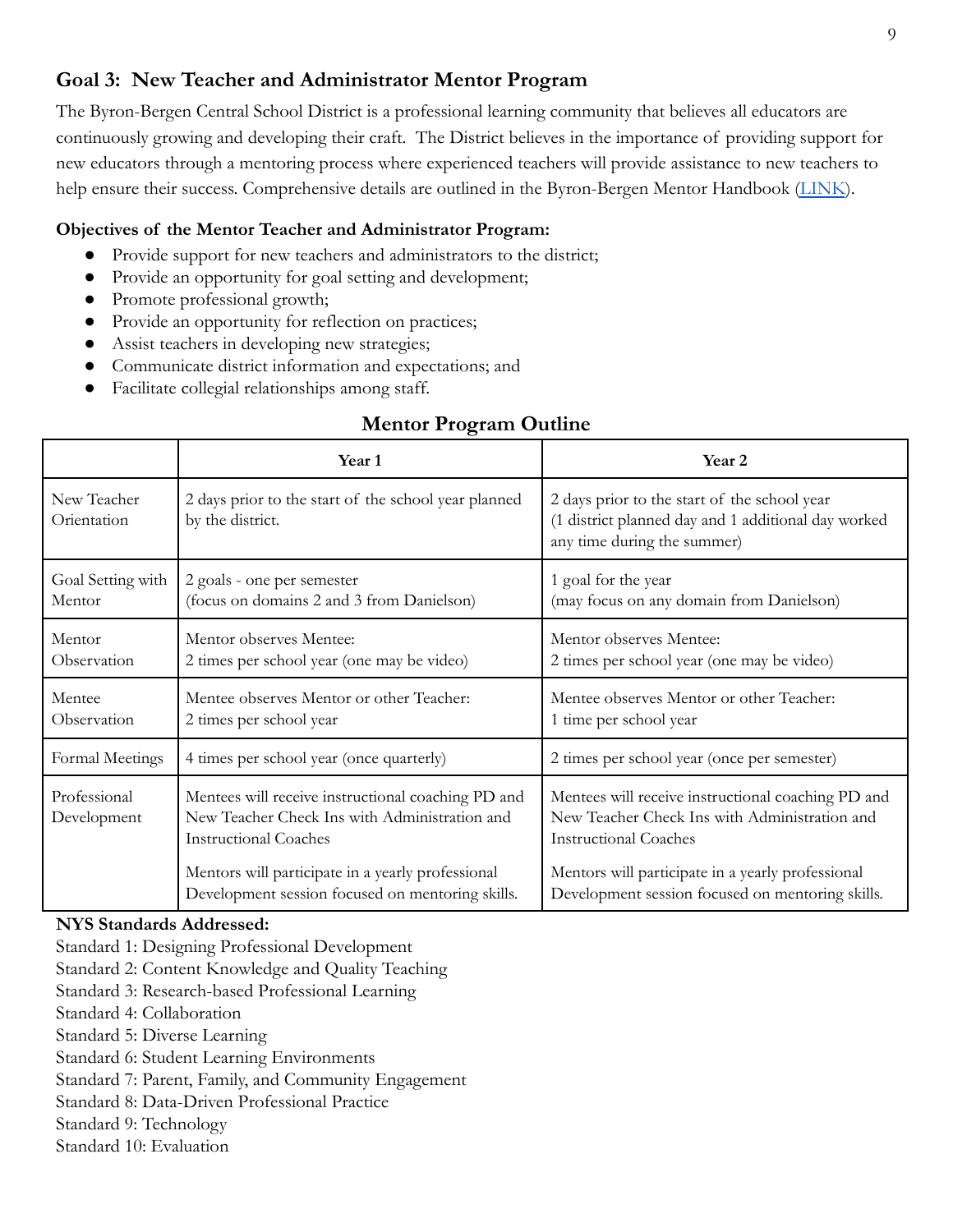# **Goal 4: SafeSchools - Mandatory NYS Trainings**

Byron-Bergen's faculty and staff will participate in professional development opportunities to satisfy the SAVE legislation requirements and NYS mandated training. Examples of professional development include the following:

- Ed-Law 2d, Blood Borne Pathogens, Sexual Harrassment with Staff and Students, Hazard communication, School Violence, Student Mental Health Awareness
- Support staff will receive mandated training through an initial staff meeting and at ongoing staff meetings during the year.

#### **NYS Standards Addressed:**

Standard 1: Designing Professional Development Standard 6: Student Learning Environments Standard 7: Parent, Family, and Community Engagement Standard 9: Technology